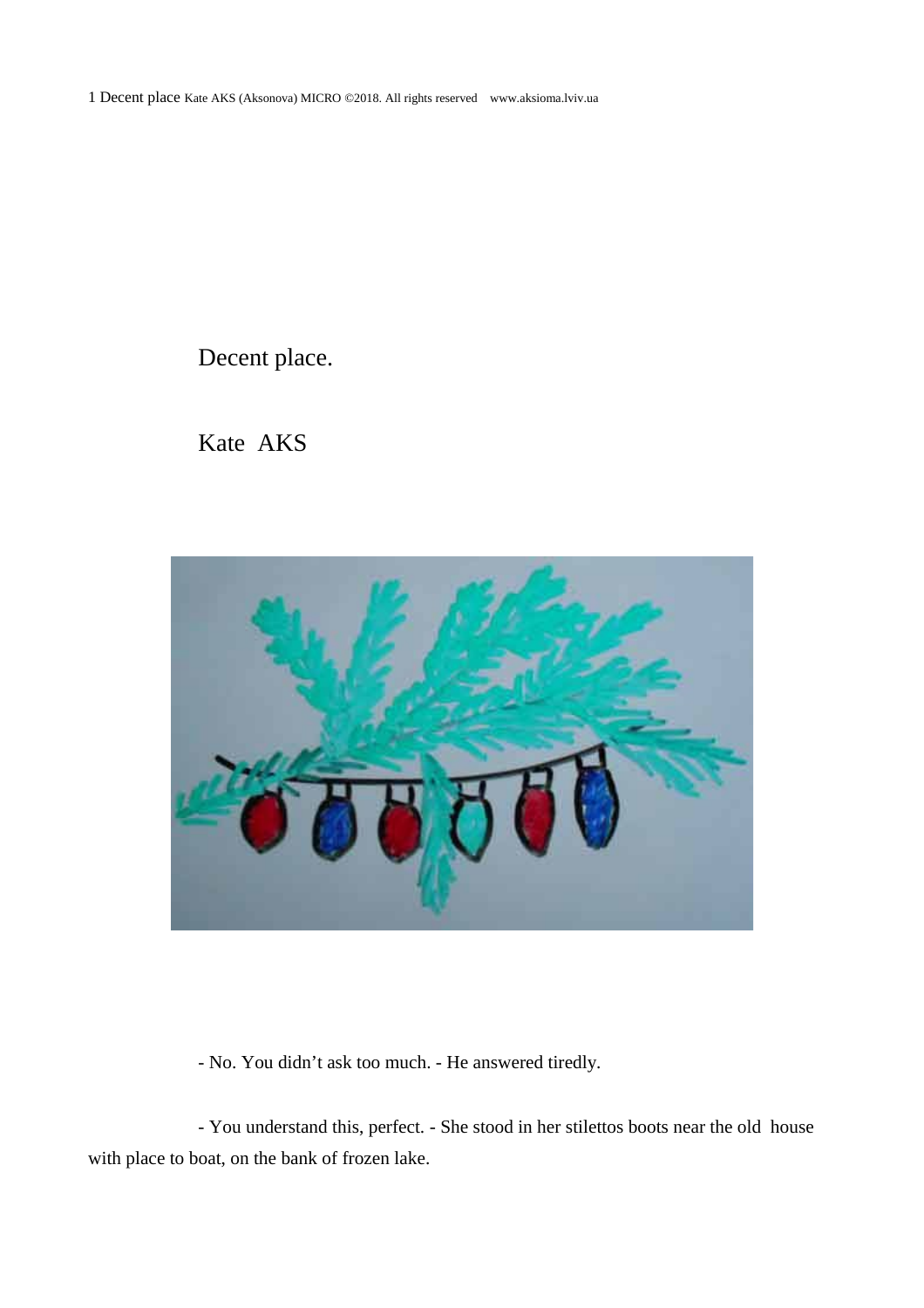- It's enough decent place.

- For party with my new co-workers whom I want to impress? - She walked around the house, on little pier she stood a little longer, turned around and made few steps back.

- Dolores, what's up? Are you fine? - Asked he.

- Win, I am so sorry, really. - Answered Dolores.

- It's nothing. We will search more. I have no idea where in few days before New Year, but we will find. I promise. Sorry that I disappointed you. - Win came closer to Dolores. Moon light was mixed with light of car's headlights and snow sparkled around.

- No, dear. Problem is with me. - Dolores hugged Win. - I recognized this place, on foto when you went fishing with grandfather. It's perfect place. Really. Is there an electricity?

- Was. And big fireplace for sure. - Answered Win.

\*

When all boxes was unpacked and chairs with plaids were inside a house, Dolores one more time checked every table.

- What do you think? - Asked her Win.

- I am not sure if prepared everything. You all the time was in front of the house and all decorations I put on table myself. - Reminded Dolores and moved sleeves of her red jumper.

- You made it better than me. For sure. Put your jacket on. - Said Win.

- Why? I am comfortable near fireplace. - Dolores looked at Win and put on jacket, which he hold.

They walked out of house. Was murky evening.